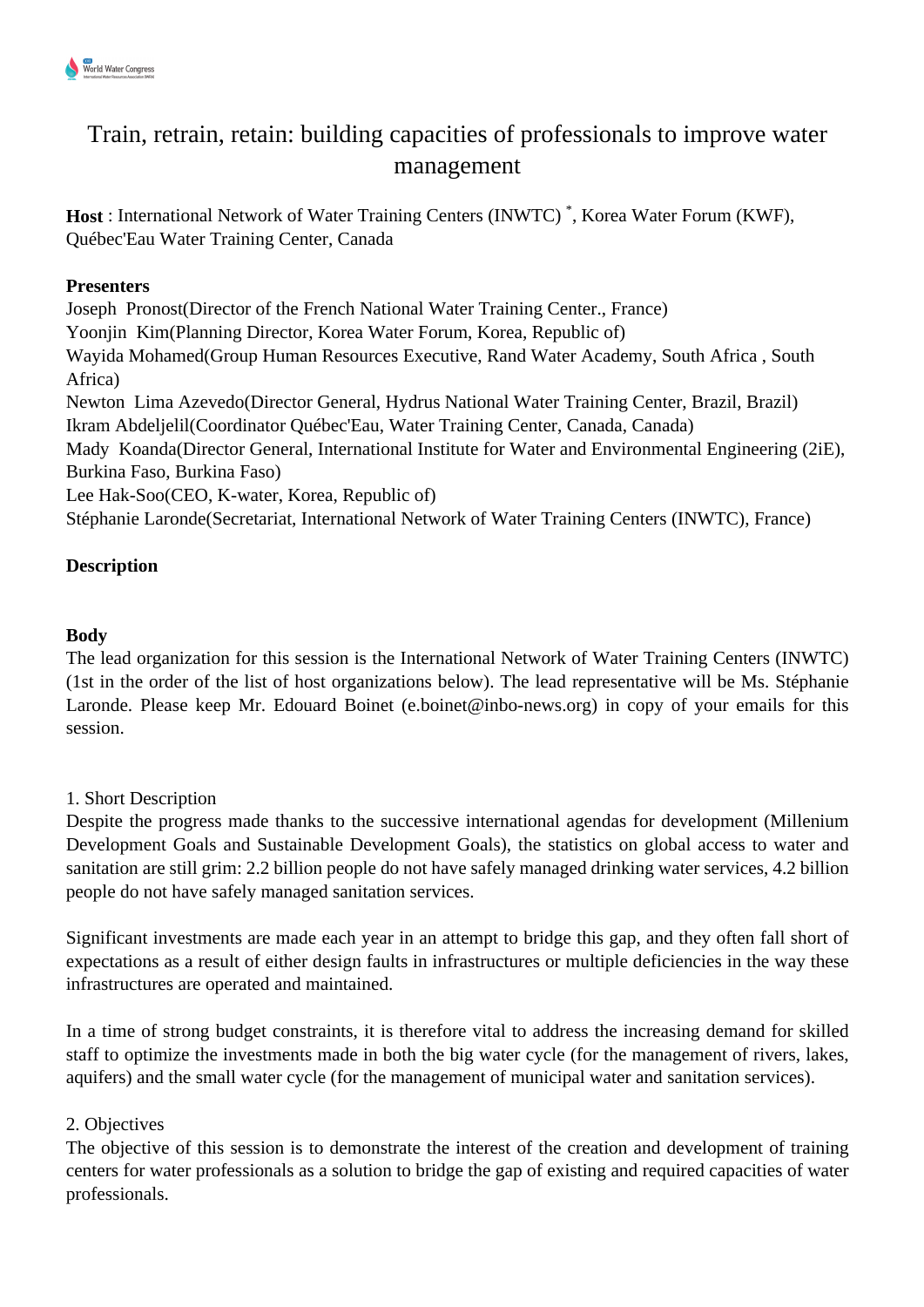#### 3. Justifications

Training the staff (from frontline employees such as technicians to executive managers) of administrations in charge of water resources management (including basin organizations) and of municipal water and sanitation utilities delivers multiple benefits. It improves the quality of the services they provide. It increases the life cycle of the infrastructures they design, operate and maintain. It helps make the most of workforce expenditures, which can represent up to a third of the total cost of the water and sanitation services.

### 4. Projected outcomes

- argument for the promotion of training centers for water professionals,

- recommendations on how to create and develop training centers for water professionals,

- contribution to the preparation of theme "Means and tools" of the 9th World Water Forum by:

a) Drafting a document of recommendations to be finalized by March 2021,

b) Matchmaking between actors for the development of field projects on capacity building (incubation of projects, twinning between water training centers, etc.), for Dakar2021 labelization.

5. Alignment with Congress

Ultimately, the session is designed to share solutions to improve knowledge of water professionals, to ensure that they deliver on their mission: improving water management. This is aligned with the overarching theme of the World Water Congress "Foundations for Global Water Security and Resilience: Knowledge, Technology and Policy".

And of course, it is echoing the issues raised by the cross-cutting issue 1.1 Education and capacitybuilding: meeting the needs of developing countries (first issue of the cross-cutting theme 1. Sharing and communicating data, knowledge and information).

6. Provisional program Introduction: Mr. Joseph Pronost, Director of the French National Water Training Center.

Panel:

Moderator: Ms. Yoonjin Kim, Planning Director, Korea Water Forum

- Ms. Wayida Mohamed, Group Human Resources Executive, Rand Water Academy, South Africa
- Mr. Newton Lima Azevedo, Director General, Hydrus National Water Training Center, Brazil
- Ms. Ikram Abdeljelil, Coordinator Québec'Eau, Water Training Center, Canada

- Prof. Mady Koanda, Director General, International Institute for Water and Environmental Engineering (2iE), Burkina Faso

- Mr. Lee Hak-Soo, CEO, K-water

Conclusion:

Ms. Stéphanie Laronde, Secretariat, International Network of Water Training Centers (INWTC)

Host organization(s):  $\cdot$  Lead organization name: International Network of Water Training Centers (INWTC)